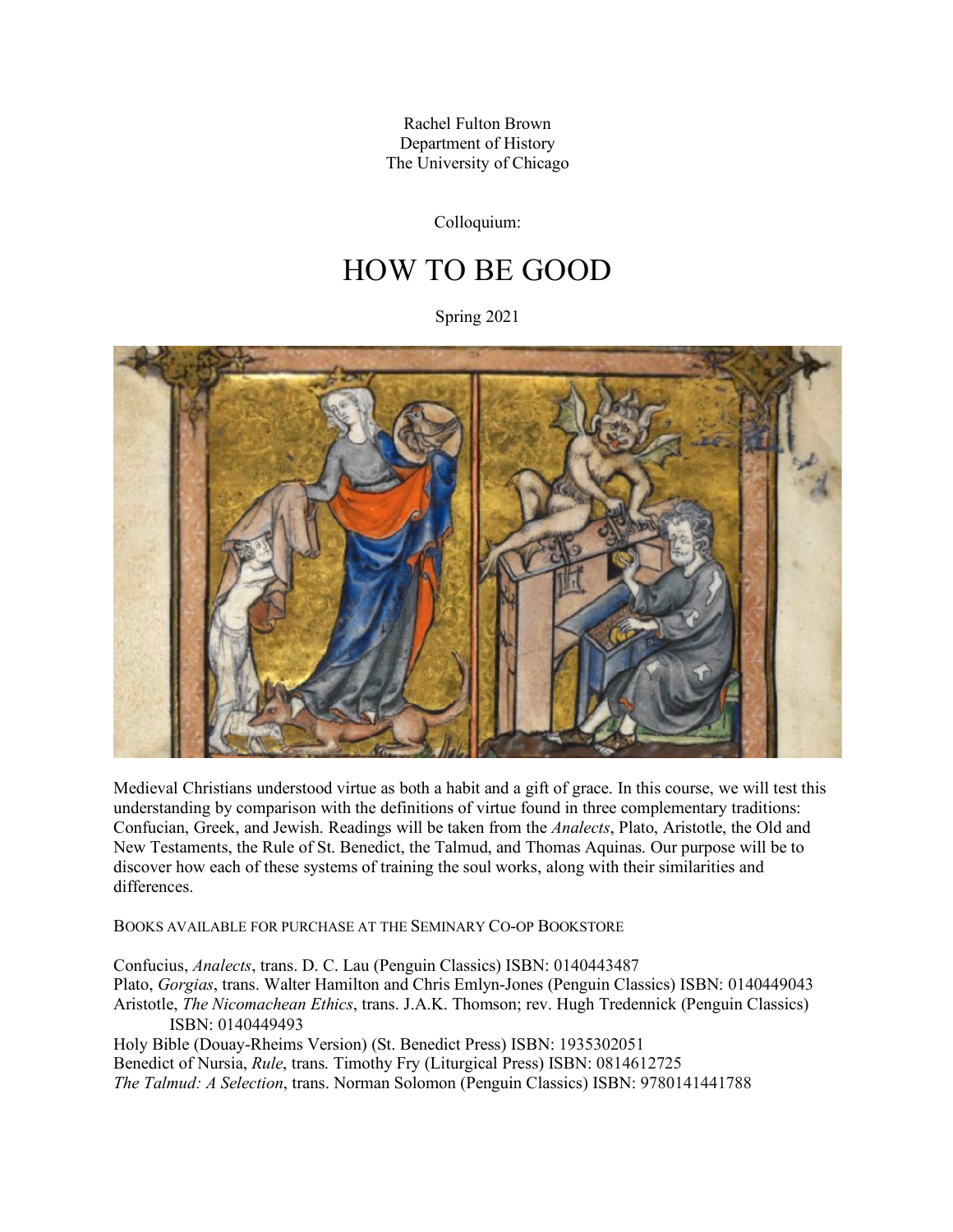Thomas Aquinas, *Disputed Questions on Virtue*, trans. Jeffrey Hause and Claudia Eisen Murphy (Hackett) ISBN: 0872209253

#### COURSE REQUIREMENTS

1. **Reading and participation in class discussion**. This course is designed as a colloquium, meaning, a seminar intended to help you develop research questions. Think of it as a practicum in how to think about how to be good—the *theoria* of virtue, if you will. Readings have been chosen to offer a survey of sorts; the selection is designed to be comparative, but obviously not comprehensive, although it is expected that a narrative will emerge from our discussions, as we think about the way in which talking about virtue developed in the ancient and medieval Eurasian tradition on which (arguably) our modern thinking about virtue still depends. In this respect, we will be participating in the tradition much as the ancient and medieval authors and readers of our texts did: testing theory through dialogue, and commenting on traditional texts. Reading and participation in our class discussions is essential to this process—just ask Socrates!

\*

2. **Practice.** Each week, in conjunction with the assigned reading, you will be given an exercise to help you prepare for our class discussion. The exercises are intended to help you think about the readings, but also test your own understanding of virtue. Is it possible to contemplate virtue without also applying it to behavior? What is the relationship between ideals of virtue and the tests of everyday life? Is it possible to understand virtue without being able to live virtuously? Is it possible to live virtuously without an ideal of virtue? While the exercises themselves are critical, it will also help to write about them. **Reflections (500- 750 words each) are due by 10pm Sunday evening on Canvas: Discussions**. Expect to be able to talk about your experience in class!

3. **Project**. The readings and discussions for the quarter should lead you to a project testing the definition and practice of virtue. The form of the project is open, although it is necessary for the purposes of academic evaluation that it include a written component. You may choose to conduct an experiment in virtue, perhaps modeled on one of our exercises. You may choose to write a dialogue, perhaps modeled on one of our discussions. Other forms of instruction and/or experiment are also possible: a story or a play, in which the characters demonstrate and/or test a particular virtue; a commentary on one of our primary texts, modeled on a scholastic disputation or a monastic rumination. The written portion of your project should be 12-15 pages long (typed, double-spaced), with 3-4 pages dedicated to a meta-analysis of your own practice in the project. You will be asked **mid-quarter (May 3) for a short description (about a paragraph, via Canvas: Assignments)** of what you plan to do for your project.

**Grading**: As all three of these requirements are meant to build cumulatively to a fuller understanding of "how to be good," final grades for the course will be calculated cumulatively, with greater emphasis placed on the final project (approximately 55%), but with the expectation that the final project clearly reflect engagement with our readings and exercises over the course of the quarter (approximately 35%). Attendance and participation count (approximately 10%)! Bluntly: to get an A, you will need to attend class, do all the assignments, and impress me with your insight. *How dare you!* (And, yes, I am happy to give feedback in office hours.)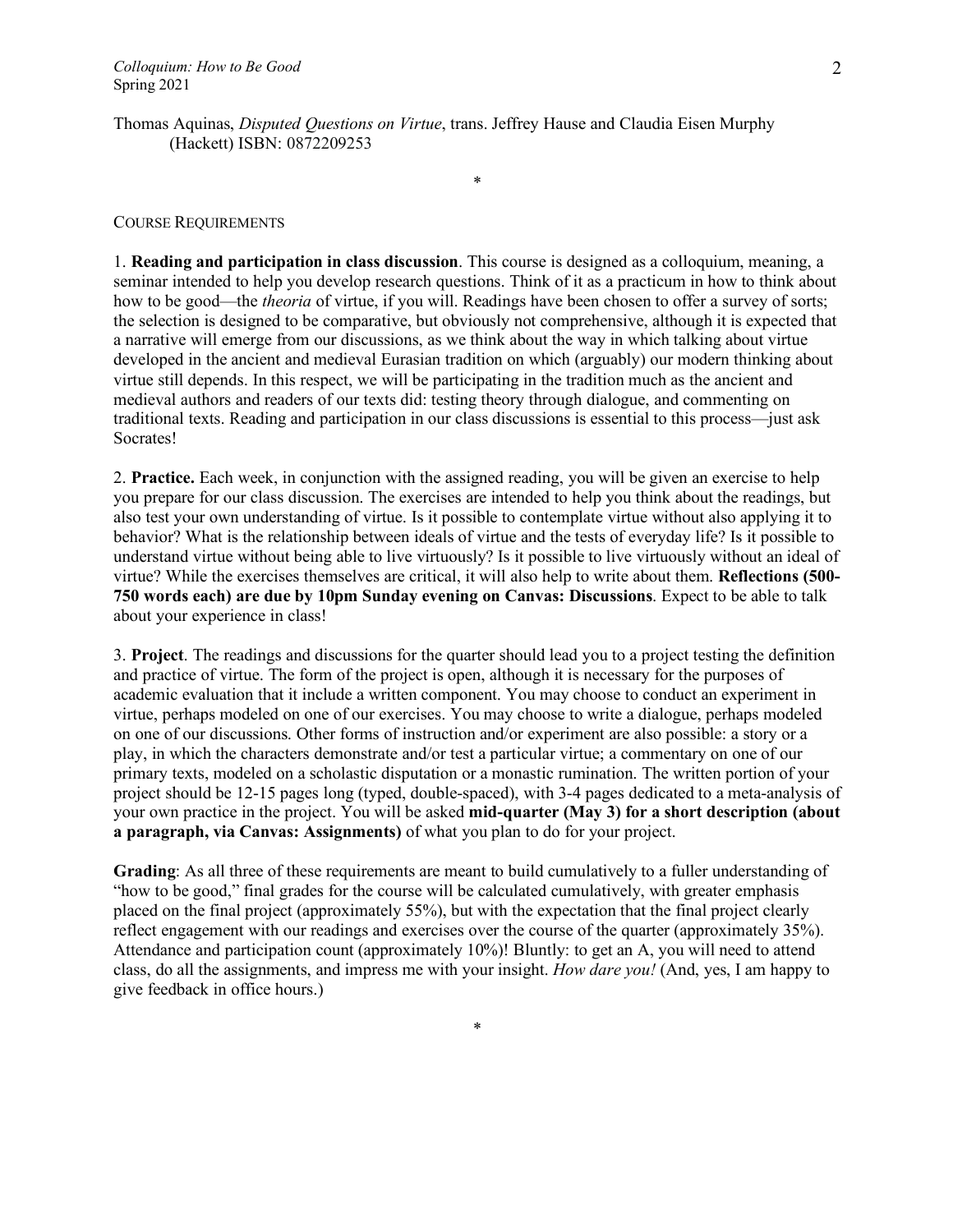#### READING AND DISCUSSION ASSIGNMENTS

### **March 29 How dare you**

Discussion with Jacob Telling about his book on training in virtue [previously recorded video, 3 hours, on Canvas: Panopto Video]: Watch before our first class meeting.

*Exercise*: Make a list of the virtues that you think are most important in your own life, both those that you try to live by and those that you find oppressive.

# **April 5 How to be a gentleman**

Confucius, *Analects*, trans. D.C. Lau, pp. 59-160

*Exercise:* Choose one saying from the *Analects* to live by for the three days before class; report on your experience.

## **April 12 How to be persuasive**

Plato, *Gorgias*, trans. Walter Hamilton and Chris Emlyn-Jones, pp. 3-138

*Exercise:* Find an example in current media of politicians speaking persuasively; analyze according to Socrates's criteria of "goodness."

## **April 19 How to be moral**

Aristotle, *The Nicomachean Ethics*, book I, chapter xiii; books 2-6; trans. Thomson, pp. 27-166 *Exercise:* Pick one of the virtue-vice pairs described by Aristotle (Appendix I, pp. 285-86). Spend one day practicing excess, one day practicing deficiency, and one day practicing the mean. Could you do it?

### **April 26 How to be righteous**

Numbers, 3 Kings 1-13 (1 Kings 1-13 RSV), Proverbs, Wisdom of Solomon, Isaiah 56-66, Daniel, in *Holy Bible* (Douay-Rheims), pp. 139-84, 349-70, 658-82, 696-713, 807-814, 949-73

*Exercise:* Identify your God/god. What sacrifices are you willing to make to serve your God/god? What, if anything, do you expect in return? Notice how this affects your decisions about how to behave.

# **May 3 How to be saved**

- Matthew 5-8 (Sermon on the Mount), Acts of the Apostles, First and Second Letters to the Corinthians, Letter to the Hebrews, Apostolic Epistles (James, Peter, John), in *Holy Bible: The New Testament*, Douay-Rheims, pp. 6-12, 133-69, 187-212, 247-77
- *Exercise:* "But let your yes be yes, and your no be no" (Matthew 5:37). Watch your speech this week. Are you able to live by this rule? Why, or why not?

# **May 10 How to be humble**

*Rule of St. Benedict*, trans. Timothy Fry

Psalms 6, 31, 37, 50, 101, 129, 142; 118; 92, 99, 62, 148-150 (Septuagint/Vulgate numbering); 6, 32, 38, 51, 102, 130, 143; 119; 93, 100, 63, 148-50 (Masoretic/KJV/RSV numbering)

Daniel 3:51-90 (Septuagint/Vulgate)

*Exercise:* Pick one psalm to read daily for the week; keep your head down, and pay attention to your feelings about wearing or not wearing a mask.

# **May 17 How to be pure**

*The Talmud: A Selection*, trans. Norman Solomon, pp. 3-37 (Blessings), 94-138 (The Sabbath, Boundaries), 461-80 (Middle Gate), 497-564 (The Court, Flogging, Oaths, Testimonies, Idolatry, Wisdom of the Fathers, Decisions), 662-719 (Purities)

*Exercise:* Keep a record this week of every time you wash your hands. Notice how it changes your sense of what it is permissible and impermissible to touch.